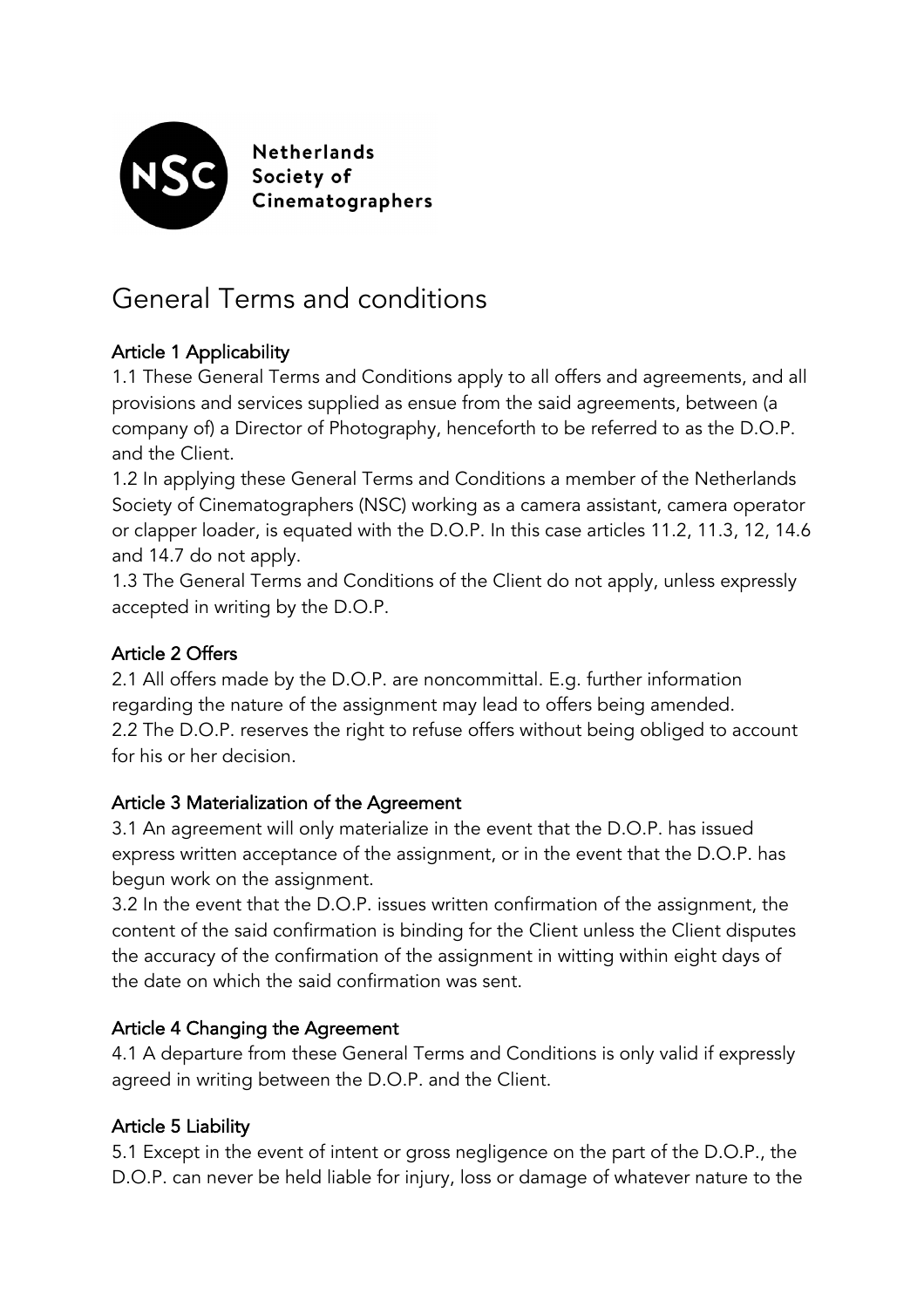Client, nor to personnel employed by the Client and/or a third party which may be sustained or incurred during the carrying out of the assignment or may be sustained or incurred as a result of (a) the failure to carry out the assignment; (b) the failure to carry out the assignment on time, or (c) the failure to carry out the assignment in a fitting manner.

5.2 Without prejudice to what is stipulated in the previous clause, liability on the part of the D.O.P. is limited to the amount that the Client would have been or has been charged by the D.O.P. for the part of the assignment to which the alleged injury, loss or damage is said to apply.

5.3 Except in the event of intent or gross guilt on the part of the D.O.P., the Client is liable for all injury, loss or damage to the person or property of the D.O.P. which may be sustained or incurred during the carrying out of the assignment.

5.4 The Client is obliged to take out insurance cover for the injury, loss or damage referred to in the previous or clauses of this article, and to present the said policy to the D.O.P. for perusal at the first request of the latter.

#### Article 6 Indemnification

6.1 The Client indemnifies the D.O.P. entirely and unconditionally against all claims for compensation which may be made by a third par ty for:

a) injury, damages or losses incurred as a result of or during the carrying out of the assignment; b) losses incurred as a result of infringement of copyright or portrait rights, or any other right of intellectual ownership.

#### Article 7 Force Major

7.1 In the event that the D.O.P. is unable to fulfil a essential part of his or her obligations as a result of force major, which also includes illness, either party is entitled to dissolve the agreement without the need for legal inter vention and without the other par ty being entitled to compensation for losses (to be) suffered by the other par as a result of the fact that the agreement has been dissolved.

#### Article 8 Term of Payment

8.1 Payment for work carried out and provisions supplied within a period of fourteen days is to be made no later than the day following the said fourteen-day period.

8.2 Payment is to be made no later than the date specified in the previous clause in response to an invoice, or by way of advance on an invoice, in the event that the D.O.P. has not yet issued an invoice for the said work carried out/provisions supplied.

8.3 In the event that an advance is paid, the amount of the said advance is to be equal to the likely amount of the invoice to be issued by the D.O.P. for the work carried out/provisions supplied. The Client is to determine the amount of the advance in consultation with the D.O.P. on the basis of the daily rate plus an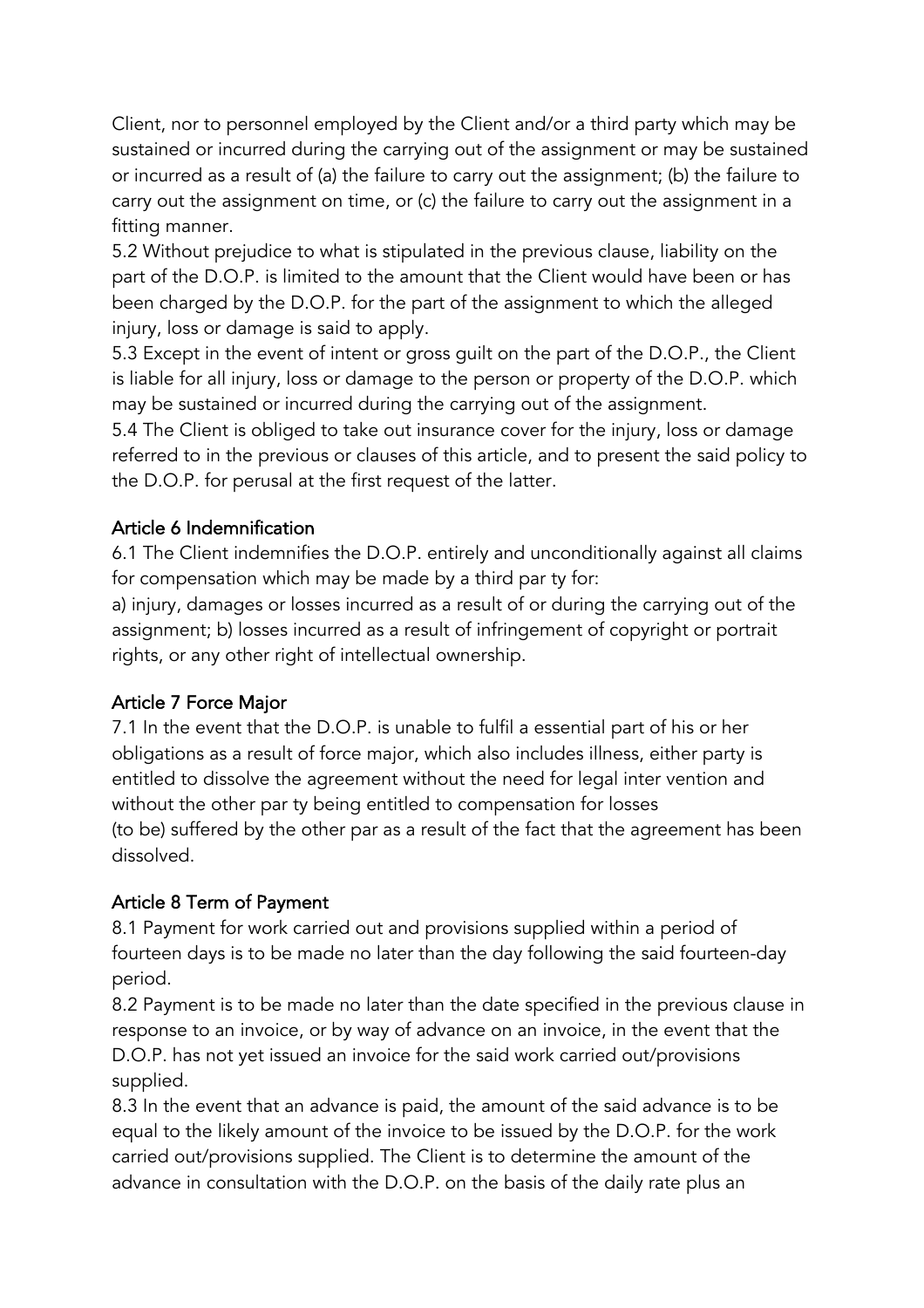estimate of overtime and costs.

8.4 The D.O.P. is not obliged to issue a statement of advance.

8.5 Any advance paid is to be offset against the invoice or invoices issued by the D.O.P. for the assignment in question. The D.O.P. will immediately repay any excess advance paid. Any shortfall in the payment made by the Client is to be made good within fourteen days of the date on which the invoice or invoices referred to in the previous clause are issued by the D.O.P. The D.O.P. will issue the said invoices within a reasonable period.

8.6 Payment is to be made without deduction or settlement of debts. In the event that the Client has not made payment on the date stipulated in the first clause of this article, or in the event that the term stipulated in the third sentence of the previous clause is exceeded, the Client is considered to be in default without the need for an injunction or notice of default to be served.

8.7. In the event that the term(s) of payment is/are exceeded, the D.O.P. is entitled to increase the sum that the Client is liable to pay under the terms of the agreement by the addition of legal interest calculated from the date on which the Client is considered to be in default with regard to the payment of the outstanding sum, together with all extra judicial collection costs.

8.8 The Client is liable to pay extra judicial collection costs in all cases in which the D.O.P. has enlisted the aid of a third par with a view to recovering the outstanding sum. Extra judicial collection costs amount to 15% of the principal sum, with a minimum of NLG 250,00

8.9 The simple fact that the D.O.P. has enlisted the aid of a third party obliges the Client to pay the said extra judicial costs.

#### Article 9 Suspension

In the event that the Client is in default, the D.O.P. is entitled to suspend the carrying out of the agreement without prejudice to any other rights conferred by law or by these General Terms and Conditions.

## Article 10 Working Hours and Fee

10.1 The D.O.P. will work for a maximum of ten hours per day. Travelling time to and from the place at which the work is carried out is not included.

10.2 In the event that the D.O.P. works for more than ten hours on the assignment on any particular day, unless expressly agreed to the contrary in writing, the Client will pay an additional fee of 10% of the agreed daily rate per hour for the first four additional hours of work, and 20% of the agreed daily rate per hour for all additional hours thereafter.

## Article 11 Filming and Preparation

11.1 In these General Terms and Conditions a working day refers to an eight-hour period, which may or may not be consecutive, in which the D.O.P. carries out work.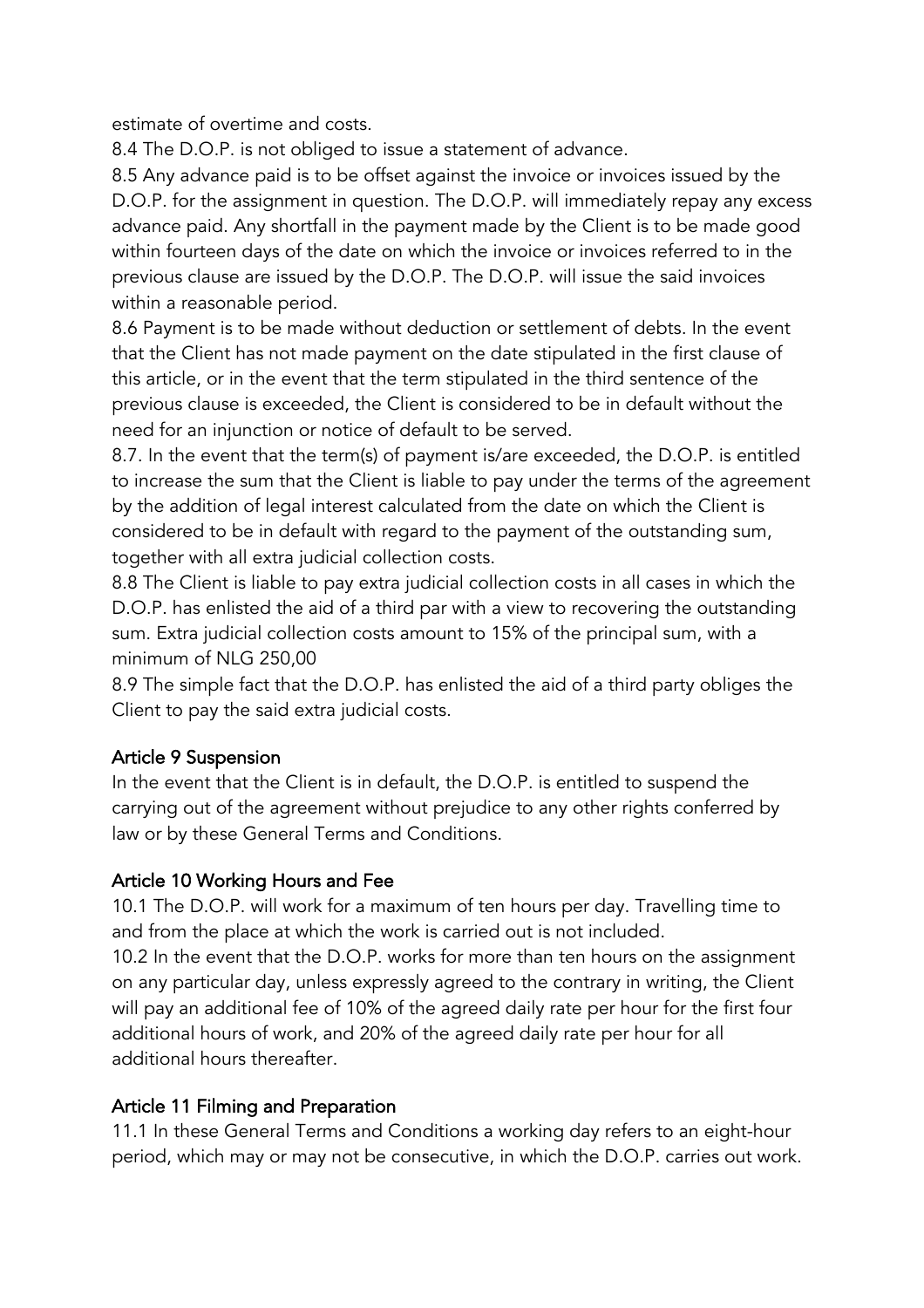11.2.The number of working days on which the D.O.P. carries out work in preparation for filming within the context of an assignment, and for which the Client

is to pay the D.O.P. a fee, will be at least one third of the total number of days of filming.

11.3 The days of preparation will precede the period in which the days of filming are scheduled to take place on the understanding that if during the said period no filming takes place on more than two days in a seven-day period, the extra days are days on which preparatory work can be carried out.

11.4 The fee for a working day on which the D.O.P. carries out preparatory work will be at least fifty percent of the fee for a day of filming.

## Article 12 Finishing

The Client undertakes to allow the D.O.P. the opportunity to supervise the finishing at each of the carriers via which distribution is to take place. Unless expressly agreed to the contrary in writing, the fee for a working day on which the D.O.P. carries out work on behalf of this collaboration is at least fifty percent of the fee for a day of filming.

#### Article 13 Extension

In the event that the assignment cannot be carried out within the agreed number of days, the D.O.P. will sign a new agreement with the Client for the additional days required.

#### Article 14 Copyright

14.1 Provided that the Client's obligations under the terms of the agreement in question have been met, the Client will automatically acquire the sole right to duplicate and issue the contribution made by the D.O.P. as a result of the assignment, without any further deed being required.

14.2 The transfer of copyright referred to in the previous clause does not apply in the event that and to the extent that the D.O.P. has transferred (part of) the copyright to a management organization for collective collection.

14.3 Within the context of this agreement 'issuing' refers to all existing and future forms of screening and/or broadcasting by whatever method and in whatever place(s), as well as the circulation of duplicates.

14.4 In the context of this agreement

duplicate refers to producing copies by whatever method and processing by whatever method with a view to realizing the film to which the agreement refers. 14.5 The Client grants the D.O.P. the right to issue and duplicate the result of the assignment exclusively for promotional purposes.

14.6 In the event that the result of the assignment forms part of a film in the sense of article 45 of the Copyright Act, and in the event that titles are included in the said film or in or on promotional material relating to the film, or in the event that usual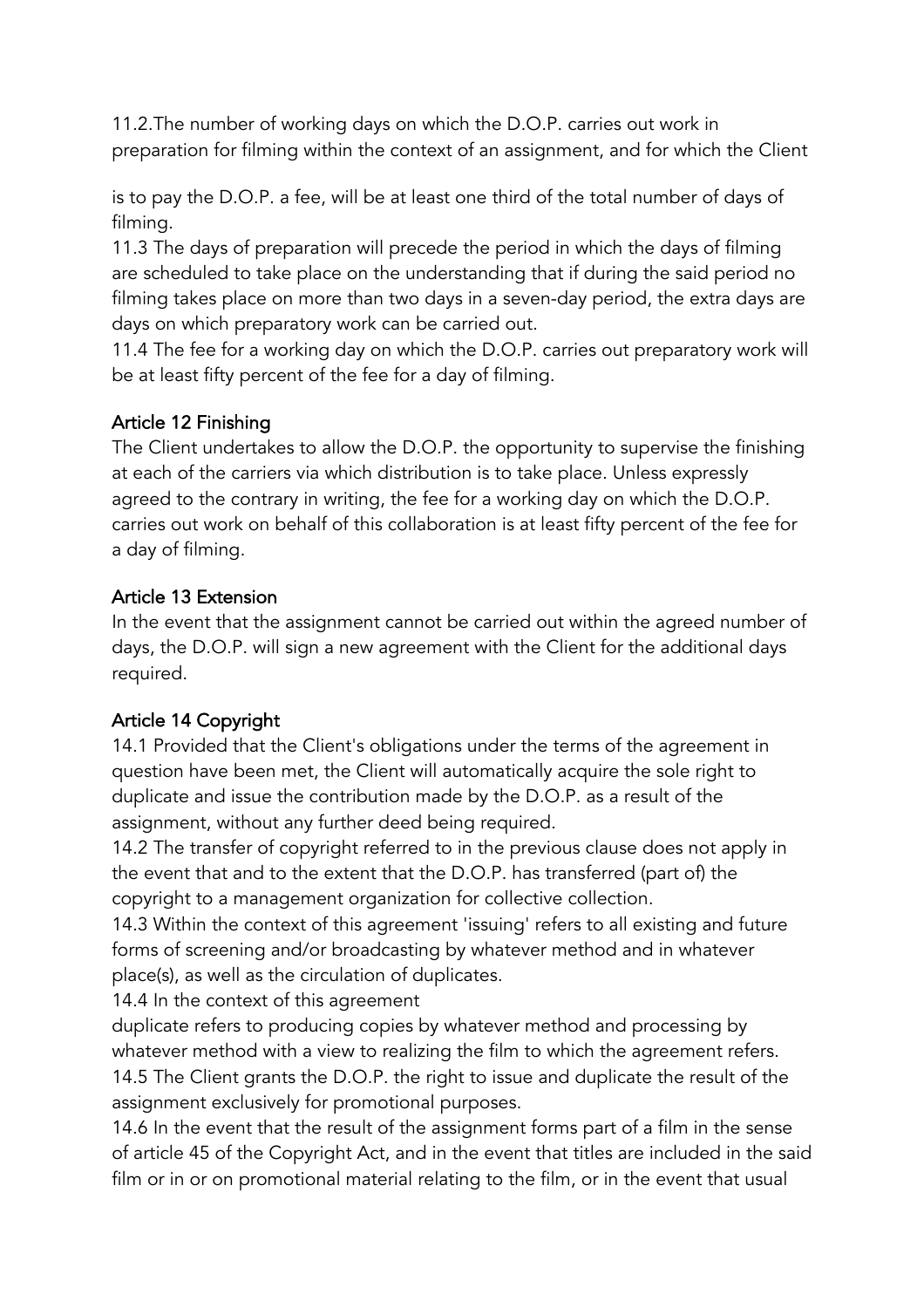titles are included in a similar film, the Client guarantees that the D.O.P. will also be included, unless the D.O.P. declares in writing that he or she does not wish to be so included.

14.7 The title will be included in a position which corresponds to the importance of the assignment to the film as a whole.

14.8 In the event that titles are displayed at the beginning and end of the film, the D.O.P. will be listed at the beginning unless the assignment is of minor importance to the film.

## Article 15 Dissolution

15.1 Without prejudice to what is stipulated elsewhere in these General terms and Conditions, the D.O.P. is entitled to dissolve an agreement without the need for legal intervention and without the need for notice of default to be served under the following circumstances:

a. the Client files a petition for bankruptcy;

- b. the Client is declared bankrupt;
- c. the Client applies for a moratorium;
- d. the Client is granted a moratorium;

e. the Client forfeits the right to dispose of the Client's capital, or a substantial portion thereof as a result of attachment or some other proceedings;

f. the D.O.P. has good reason to suspect that the Client is unable to meet the obligations incumbent upon the latter, or is unable to meet the said obligations on time.

15.2 In the event that the agreement is dissolved, the claims of both parties are immediately payable. The Client is liable for any direct, indirect or consequential losses suffered by the D.O.P. as a result of the fact that the agreement has been dissolved. The D.O.P. is not liable for any direct, indirect or consequential losses (to be) suffered by the Client as a result of the fact that the agreement has been dissolved.

## Article 16 Applicable Law and Disputes

16.1 All disputes ensuing from or related to offers made, services and provisions supplied and agreements concluded under these General Terms and Conditions are to be exclusively brought before the presiding judge within the district of Amsterdam.

16.2 All offers made, services and provisions supplied and agreements concluded under these General Terms and Conditions are exclusively subject to Dutch law. Article 17 Validity

In the event that one or more of the stipulations of these General Terms and Conditions are declared null and void, invalid or infeasible, the remaining stipulations of these General Terms and Conditions remain in full force.